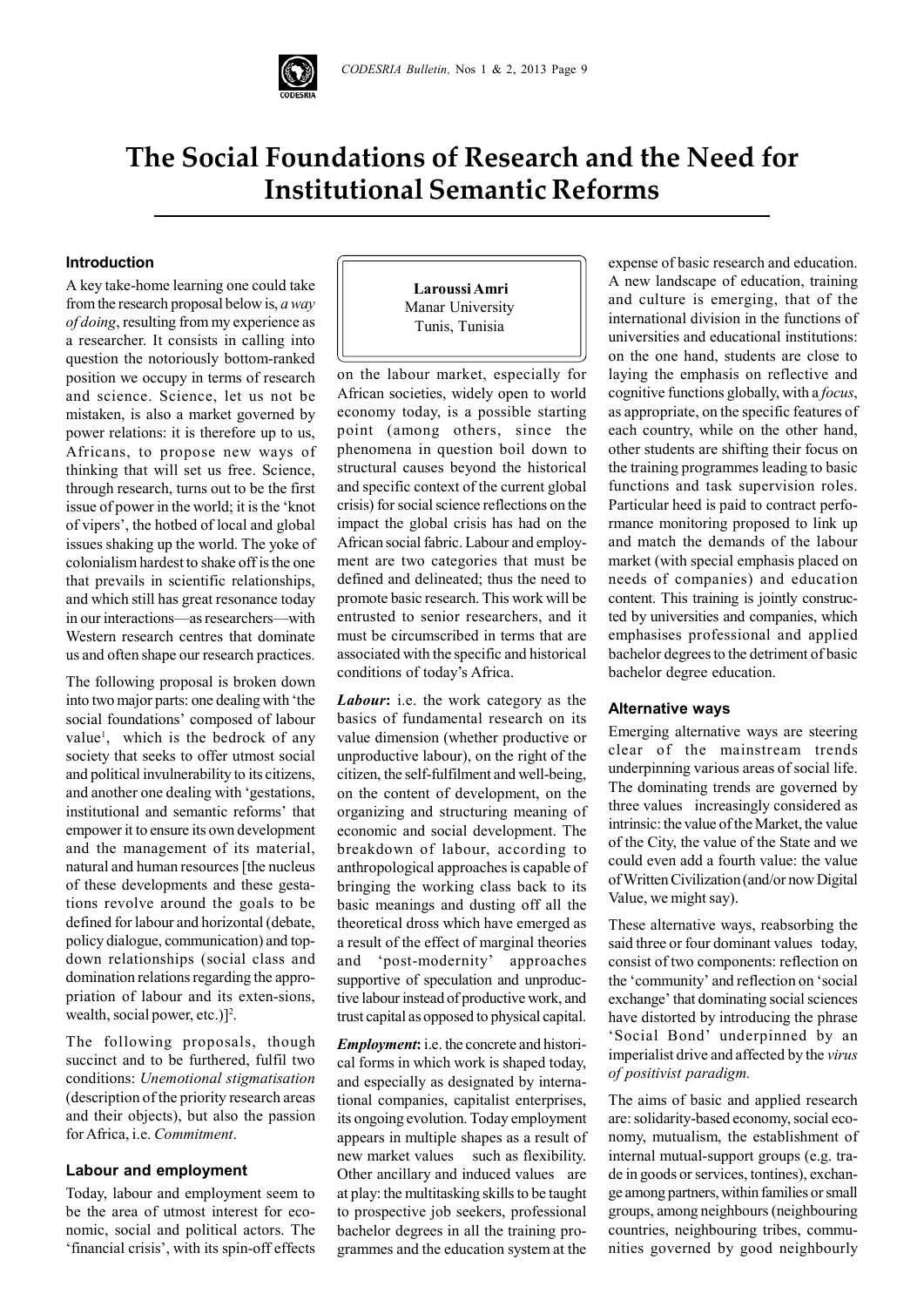relations), among aliens. The studies of these three levels of networking (parental, territorial, international) for the purpose of achieving economic reforms in African societies and also offering Africa the opportunities to create specific network-based entities anchored on its peculiarities can be best defined by anthropology and ethnology.

## Training Institute: Epistemology of social sciences

The concepts, theories (critical theory, etc.), schools (Chicago School, Frankfurt School, etc.), paradigms (functionalist, Marxist, etc.) and all the research protocols that surround the practice of researcher, including books and abstract data but also field practice (research process, survey procedures, methodologies, techniques) should be put in the spatio-temporal contexts of their production and examined in terms of criticism and evaluation, so as to exert a relationship of equality with research centres that operate on Western bases of established priorities under the pretext that the level of approach is international and universal. Describing the history of a theory, the conditions of its emergence, the purposes it serves, the procedural methods of field research or materials it values, the underlying meanings, the relativism the mark of which it bears, its punctual and specific character; all this, with the intention to determine the extent to which it is consistent or not with the realities of countries of the South, specifically Africa.

It is, for example, interesting to study the content of notions, categories and concepts widely used in the social sciences, such as 'formal' versus 'informal' (applied to the market for example), to analyze the normative content of concepts such as 'traditional' versus 'modern' (applied to sectors), 'civilized' versus 'primitive' (applied to societies), 'underdeveloped' versus 'developed', 'old' versus 'modern' , 'conservative' versus 'liberal', 'terrorist' versus 'peaceful citizen', and many other pairs (but also process and procedures, implicit or explicit) marking out the researcher spirit that can be identified for inclusion in an educational program for young researchers in Africa.

### **Civil society and political society**

Studies based on two concepts: civil society and political society, proved fruitful for countries of the South. They have undoubtedly established a clear distinction between both societies and showed that for the southern hemisphere the civil society is often against the political society, in the anthropological dimensions of such concepts. Pierre Clastres studies (1974), or those of E. Evans-Pritchard (1968), can be read and put to use for an emancipatory interpretation of African societies against imported political categories, including the state (1992). It is not to stick only to Gramscian concepts, but they are a starting point for reflection to develop and update on such critical concepts to introduce reflection tools relevant in the areas of political dialogue, public debate and citizen management of society.

#### **Development**

## Stigmatization of patterns. prediction, anticipation and sociological imagination (and more generally of social sciences)

Conventional social sciences are used to describing the relationship between societies in the North and those in the South in terms of gap to bridge and delay to catch up. Several criticisms have been made against this approach that conceals a linear conception of the development of societies. Obviously, this conception is simplistic: it reduces the specificities of southern countries to what is termed as the universal merit of northern societies, often treated as historical societies while those in the South are often seen as societies that are 'blocked', in formation, underdeveloped, 'backward' and 'primitive'.

The challenge of African societies is to perceive development issues not in terms of delay to catch up, with a gap to bridge, but in terms of anticipation and foresight. The salvation of Africa lies more in an attitude of detachment and disengagement with locomotives leading the world (industrialized countries), concomitant with an attitude of founding its own evolution mechanisms. This will only be possible if research on the chances of this detachment, in order to ensure autonomy of evolution, is conducted. This research will be firstly aimed at showing the current ways and patterns of the world evolution, in its dominant regions (the West in particular), with their sprawling expansion on the rest of the world. Secondly, it will be necessary

to conduct a prospective assessment with impact studies on the African continent (and comparison with similar regions, such as Latin America and Asia). Thirdly, we must anticipate evolution scenarios and alternative ways to such dominant patterns.

In the USA, there is an institute in Boston which is responsible for recording strategic developments in several areas, predicting, and if possible, advising US policymakers on the ways to follow in the sense of US interest. A similar body, the identity of which we will examine (institute, watchdog, etc.) should be considered. Areas may be those of biology, evolution of diseases and health issues, up to military policies, through the analysis of societies using the merits of social sciences.

#### Local Development

It is the content that will be, more than any other research area, the most technical possible, the least related to state policies, the most entrenched with people in their localism as well as their close relationships with lands and their fields; but also the most diverse in categories: age, or socio-professional stratification, search for economic niches and income-generating activities to meet their physiological and basic needs. In other words, conducting research that anchor development themes within civil society more than in political society.

Development is to be articulated here to include the pursuit of economic and therefore social autonomy of social groups. This starting point is called local development and contrasts with topdown development. This direction does not preclude development studies in terms of growth and positive increase of GDP and ratios of socio-collective equipment by inhabitant. CODESRIA research directions should be characterized by an articulation of economic development and social balance (or what was called in the 1960s 'social progress', a phrase which is not always fortunate because of the positivist content of the word 'progress').

## **Basic research on management of violence**

The management of violence in society; sociology of crime: the mechanisms of sanction, punishment and repression through the criminal and repressive system of state apparatuses in particular (stu